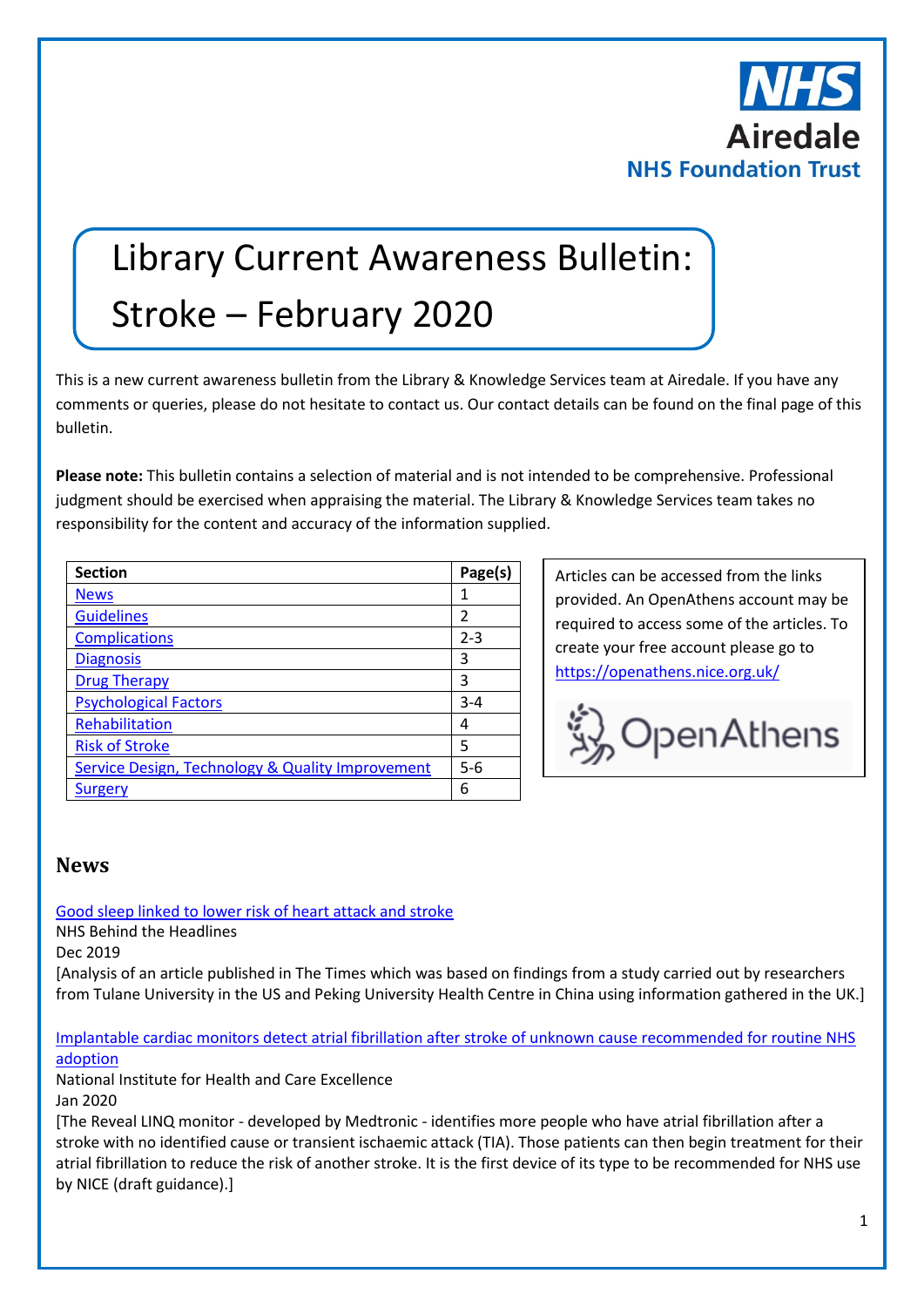# <span id="page-1-0"></span>**Guidelines**

[Guidelines for the Early Management of Patients with Acute Ischemic Stroke: 2019 update to the 2018 guidelines for](https://www.ahajournals.org/doi/full/10.1161/STR.0000000000000211)  [the early management of acute ischemic stroke: A guideline for healthcare professionals from the American Heart](https://www.ahajournals.org/doi/full/10.1161/STR.0000000000000211)  [Association/American Stroke Association](https://www.ahajournals.org/doi/full/10.1161/STR.0000000000000211)

Powers, W. J. et al Stroke, vol. 50(12)

Dec 2019

[The purpose of these guidelines is to provide an up-to-date comprehensive set of recommendations in a single document for clinicians caring for adult patients with acute arterial ischemic stroke. The intended audiences are prehospital care providers, physicians, allied health professionals, and hospital administrators. These guidelines supersede the 2013 Acute Ischemic Stroke (AIS) Guidelines and are an update of the 2018 AIS Guidelines.]

# <span id="page-1-1"></span>**Complications**

[Effective INR level may be delayed in secondary prevention of stroke due to atrial fibrillation with warfarin in the](https://www.ncbi.nlm.nih.gov/pmc/articles/PMC6927077/)  [patients with diabetes mellitus](https://www.ncbi.nlm.nih.gov/pmc/articles/PMC6927077/)

Acar, T. et al

Noropsikiyatri Arsivi [Archives of Neuropsychiatry], vol. 56(4) pp. 273-276

Dec 2019

[This study included a total of 70 patients whose warfarin treatment was started due to non-valvular atrial fibrillation (AF) and who were diagnosed with acute ischemic stroke. Of the 70, 30 were diabetic patients and 40 were not. Total dose and time values at achieving the effective International Normalized Ratio (INR) level after the start of warfarin treatment, during follow-ups in hospital, were statistically compared between the two groups.]

[Ethnicity and risk of diagnosed dementia after stroke: a cohort study using the clinical practice research datalink](https://jech.bmj.com/content/74/2/114) Shiekh, S.I. et al

Journal of Epidemiology and Community Health, vol. 74(2) pp. 114-119 Feb 2020

[This cohort study among patients aged 40 years or over, who had an incident stroke between 2005 and 2016, used multivariable Cox proportional hazard models to estimate ethnic differences in the risk of poststroke dementia, adjusting for major clinical and social confounders. The cohort comprised 45,474 stroke survivors (mean age 72.6 years, 49% female), of whom 95.7% were White, 2% South Asian, 1.2% Black and 1.1% of Mixed/Other ethnicity.]

[Lower Tinetti scores can support an early diagnosis of spatial neglect in post-stroke patients](https://www.minervamedica.it/en/journals/europa-medicophysica/article.php?cod=R33Y2019N06A0722)

Colombo, P. et al

European Journal of Physical and Rehabilitation Medicine, vol. 55(6) pp. 722-727 Dec 2019

[160 post-stroke adults admitted to a rehabilitation unit in Italy between January 2015 and December 2016 were evaluated, with 89 matching the inclusion criteria and having their Tinetti Test scores for balance condition and gait function compared with Bells Test and line bisection task for spatial neglect. Global independence activity was also assessed using Barthel Index and global cognitive functioning by means of the Mini-Mental State Examination.]

[Relationship between s-amyloid protein 1-42, thyroid hormone levels and the risk of cognitive impairment after](https://www.ncbi.nlm.nih.gov/pmc/articles/PMC6962069/)  [ischemic stroke](https://www.ncbi.nlm.nih.gov/pmc/articles/PMC6962069/)

Chen, X.-H. et al

World Journal of Clinical Cases, vol. 8(1)

Jan 2020

[195 patients with acute cerebral infarction confirmed from June 2016 to January 2018 were enrolled in this study. Baseline data and serological indicators were recorded to assess cognitive function of patients. All patients were followed up for 1 year. Their cognitive functions were evaluated within 1 week, 3 months, 6 months and 1 year after stroke. At the end of follow-up, the patients were divided into PSCI and non-PSCI according to Montreal cognitive assessment score, and the relationship between biochemical indexes and the progression of PSCI was explored.]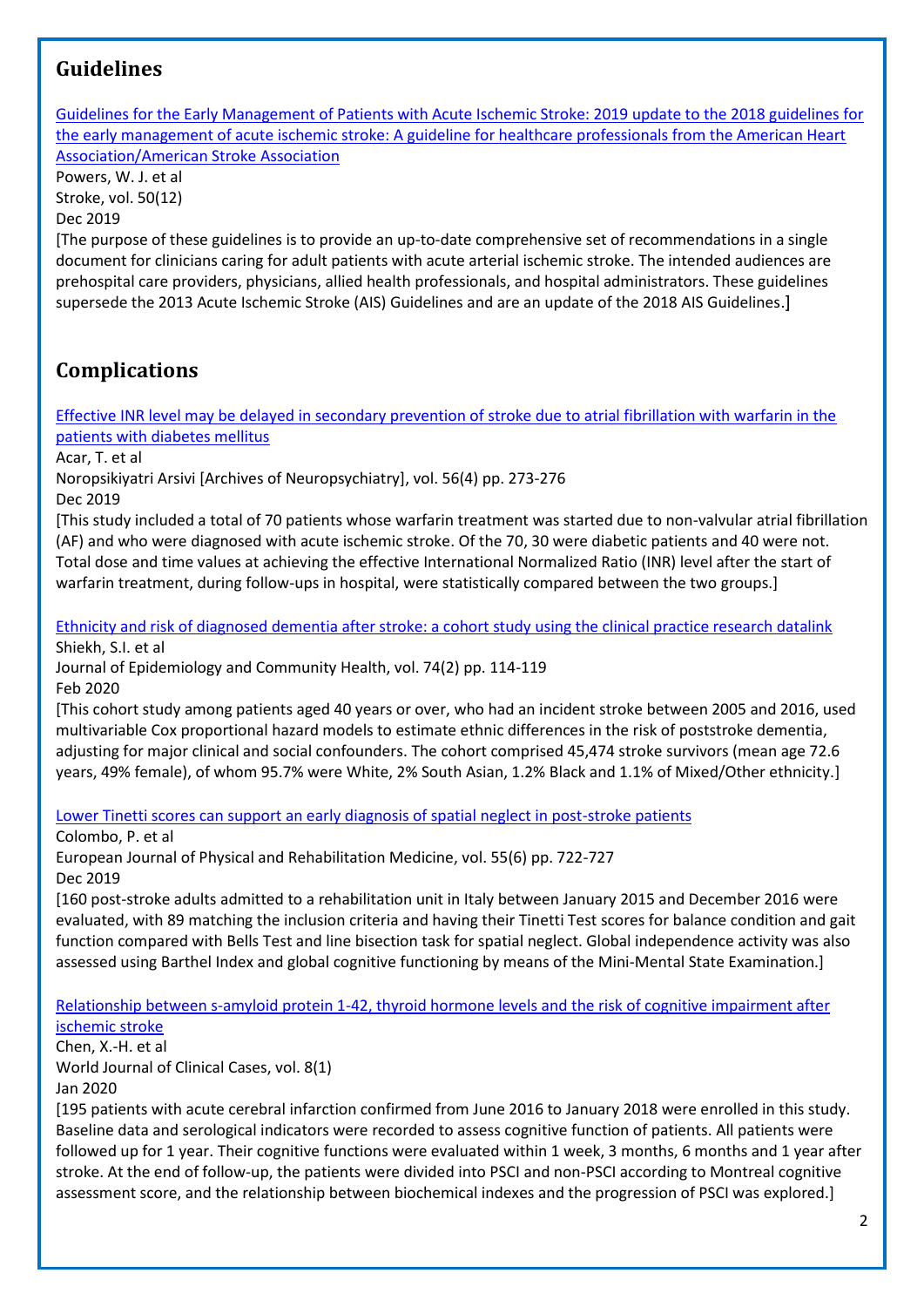### [The impact of atrial fibrillation type on the risks of thromboembolic recurrence, mortality and major haemorrhage in](https://journals.sagepub.com/doi/full/10.1177/2396987319896674)  [patients with previous stroke: a systematic review and meta-analysis of observational studies.](https://journals.sagepub.com/doi/full/10.1177/2396987319896674)

Mentel, A. et al European Stroke Journal Jan 2020

[Four multidisciplinary databases (MEDLINE, EMBASE, Web of Science and CINAHL were systematically searched from inception to December 2018. Prospective and retrospective cohort studies and case series that investigated patients with AF post-stroke and distinguished between AF types were included. Studies on topics other than stroke outcomes in AF patients were not included unless stroke outcomes were reported. RCTs were not included on the basis that they were not considered representative of natural population frequencies. Data was extracted from 26 studies, reporting outcomes on 23,054 patients, were included. Overall, risk of bias was moderate.]

### <span id="page-2-0"></span>**Diagnosis**

Bi-Frequency symmetry difference EIT – [feasibility and limitations of application to stroke diagnosis](https://aran.library.nuigalway.ie/bitstream/handle/10379/15663/BFSD_EIT_IEEE_R1_Final.pdf;jsessionid=FA3D562944BF98B4028D0CB7BC7936D9?sequence=1)

McDermott, B.J. et al

IEEE Journal of Biomedical and Health Informatics

Dec 2019

[A realistic 4-layer Finite Element Method (FEM) head model with and without bleed and clot lesions was developed and performance was assessed with test parameters that included; measurement noise, electrode placement errors, contact impedance errors, deviations in assumed tissue conductivity, deviations in assumed anatomy, and a frequency-dependent background. A final test was performed using ischemic patient data.]

# <span id="page-2-1"></span>**Drug Therapy**

The role of hydroxyurea [to prevent silent stroke in sickle cell disease: Systematic review and meta-analysis](https://journals.lww.com/md-journal/FullText/2019/12200/The_role_of_hydroxyurea_to_prevent_silent_stroke.27.aspx)

Hasson, Carla et al Medicine, vol. 98(51)

Dec 2019

[PubMed, EMBASE, Web of Science Core Collection, and Cochrane Central Register of Controlled Trials were searched for randomized controlled trials (RCTs) comparing the use of hydroxyurea vs blood transfusions, and observational studies evaluating the role of hydroxyurea to prevent stroke and silent stroke in patients with sickle cell anemia or sickle cell β thalassemia. 10 single arm observational studies with a total of 361 participants, and one RCT with 60 participants were included in the systematic review.]

# <span id="page-2-2"></span>**Psychological Factors**

[Association between anxiety and functional outcomes in patients with stroke: A 1-year longitudinal study](https://www.psychiatryinvestigation.org/journal/view.php?doi=10.30773/pi.2019.0188)

Lee, E.-H et al

Psychiatry Investigation, vol. 16(12) pp. 919-925 Dec 2019

[423 patients were recruited within 2 weeks after a stroke (acute phase) during hospitalization at Chonnam National University Hospital, South Korea. 306 completed follow-up examinations 1 year later (chronic phase). Anxiety was evaluated using the Hospital Anxiety and Depression Scale-Anxiety subscale, and functional outcomes were measured using the National Institutes of Health Stroke Scale for stroke severity, the Barthel Index for activities of daily living (ADL), and the Mini-Mental State Examination for cognitive function at 2 weeks and 1 year.]

[Emerging non-pharmacological therapies for post-stroke depression and its future aspects: A review](http://ijper.org/article/1110)

Chandrasekar, K. et al Indian Journal of Pharmaceutical Education and Research, vol. 54(1) pp.1-7 Jan-Mar 2020 [A narrative review based on a search of selected databases (including PsychInfo, PubMed, ScienceDirect and PLOS) for articles published between 1992 and 2017 in English.]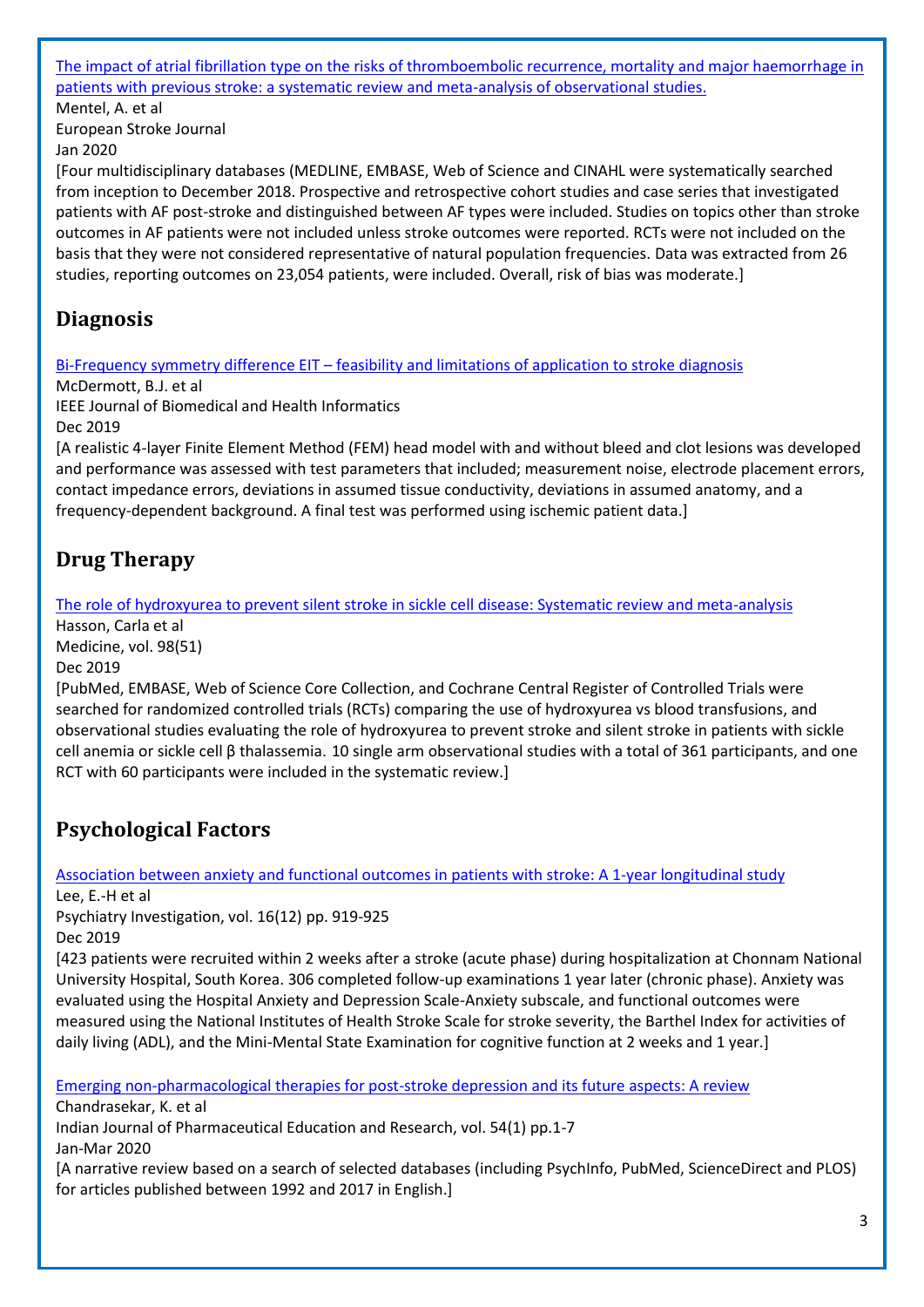[Pharmacological, psychological, and non-invasive brain stimulation interventions for treating depression after stroke](https://www.cochranelibrary.com/cdsr/doi/10.1002/14651858.CD003437.pub4/full?highlightAbstract=withdrawn%7Cstroke%7Cstrok) Allida, S. et al Cochrane Database of Systematic Reviews, no. CD003437

Jan 2020

[The authors searched the Specialised Registers of Cochrane Stroke and Cochrane Depression Anxiety and Neurosis, the Cochrane Central Register of Controlled Trials, the Cochrane Library, MEDLINE (1966 to August 2018), Embase (1980 to August 2018), CINAHL (1982 to August 2018), PsycINFO (1967 to August 2018), and Web of Science (2002 to August 2018). They also searched reference lists, clinical trial registers (World Health Organization International Clinical Trials Registry Platform (WHO ICTRP) to August 2018; ClinicalTrials.gov to August 2018), and conference proceedings, and they contacted study authors.] 49 trials with a total of 3,342 participants were included.]

# <span id="page-3-0"></span>**Rehabilitation**

[Experienced pain after stroke: A cross-sectional 5-year follow-up study](https://bmcneurol.biomedcentral.com/articles/10.1186/s12883-019-1584-z)

Westerlind, E. et al BMC Neurology, vol. 20(1) Jan 2020

[281 adults that had their first stroke and were treated at Sahlgrenska University Hospital, Sweden during an 18 months period in 2009-2010 were asked to complete questionnaires five years post-stroke. The primary outcome was based on the question *Do you experience pain?* Predictors and explanatory factors for experiencing more frequent pain were analysed with logistic regression.]

[Motor neuroprosthesis for promoting recovery of function after stroke](https://www.cochranelibrary.com/cdsr/doi/10.1002/14651858.CD012991.pub2/full?highlightAbstract=withdrawn%7Cstroke%7Cstrok)

Mendes, L.A. et al Cochrane Systematic Review, no. CD012991 Jan 2020

[The authors searched the Cochrane Stroke Group Trials Register (19 August 2019), the Cochrane Central Register of Controlled Trials (CENTRAL) (August 2019), MEDLINE (1946 to 16 August 2019), Embase (1980 to 19 August 2019), and five additional databases. They also searched trial registries, databases, and websites to identify additional relevant published, unpublished, and ongoing trials. 4 RCTs involving a total of 831 participants who were more than three months post-stroke were included.]

[Musical sonification of arm movements in stroke rehabilitation yields limited benefits](https://www.frontiersin.org/articles/10.3389/fnins.2019.01378/full)

Nikmaram, N. et al Frontiers in Neuroscience, vol. 13 Dec 2019

[Stroke patients in two sites (Site 1; N=12, Site 2; N=30) were randomly assigned to treatment or control groups and received daily training of guided sequential upper limb movements in addition to their standard stroke rehabilitation protocol. Treatment groups received sonification (i.e., changes in musical pitch) of their movements when they moved their affected hand up and down to reproduce a sequence of the first six notes of a C major scale. Controls received the same movement protocol, however, without auditory feedback.]

[Unilateral spatial neglect after stroke: Current insights](https://www.dovepress.com/unilateral-spatial-neglect-after-stroke-current-insights-peer-reviewed-article-NDT)

Gammeri, R. et al

Neuropsychiatric Disease and Treatment, vol. 16 pp. 131-152

Jan 2020

[An updated overview of unilateral spatial neglect (USN) clinical and neuroanatomical features with recent progresses in the diagnosis and rehabilitation of the disease highlighted. In addition, a Medline search on three of the most promising interventions for USN rehabilitation (prismatic adaptation, non-invasive brain stimulation, and virtual reality) was carried out and identified studies were classified according to the strength of their methods.]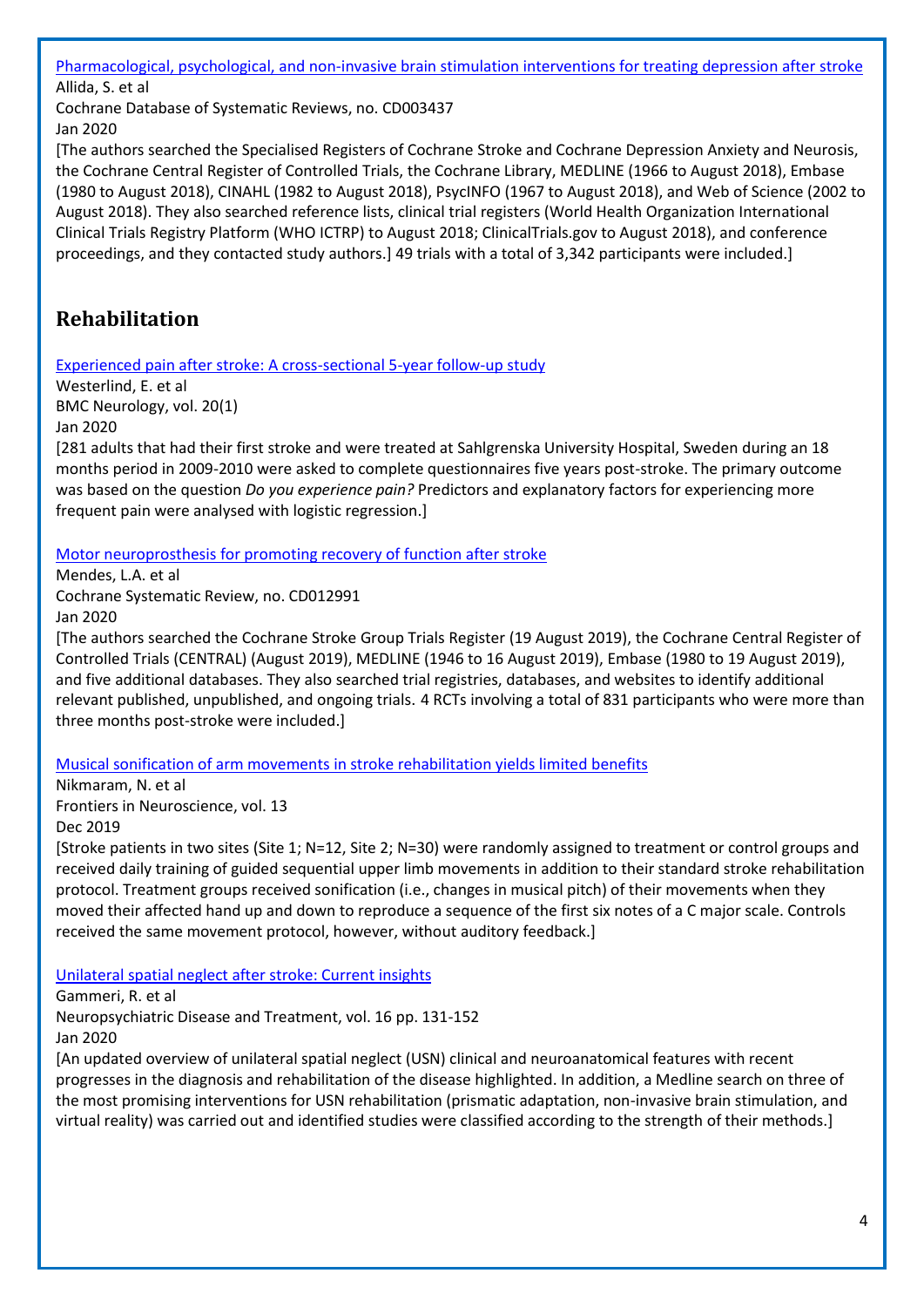# <span id="page-4-0"></span>**Risk of stroke**

### [Association of serum magnesium levels with risk factors, severity and prognosis in ischemic and hemorrhagic stroke](http://caspjim.com/article-1-1850-en.html)  [patients](http://caspjim.com/article-1-1850-en.html) Tehrani, S.S. et al Caspian Journal of Internal Medicine, vol. 11(1) pp. 83-91 [This cross-sectional analytic study was performed on 447 stroke patients (49.7% female) recruited from AyatollahRouhani Hospital in Babol, Iran. The two main groups were ischemic stroke group and hemorrhagic stroke group, and these were further divided into two sub-groups, namely: embolic and thrombotic for the ischemic group, and intracerebral hemorrhagic (ICH) and sub-arachnoid hemorrhagic (SAH) for the hemorrhagic group.] [Risk factors in young stroke](https://www.banglajol.info/index.php/JOM/article/view/44097)

Rashid, M.H.U. et al Journal of Medicine (Bangladesh), vol. 21(1) pp. 26-30 Jan 2020

[This descriptive cross-sectional observational study was conducted in the Department of Medicine and Neurology, Dhaka Medical College, Bangladesh, during the period April to October 2016. 100 consecutive stroke patients (38% female) between the age of 15-45 years were studied. All were investigated with routine blood count, urine examination, blood glucose, lipid profile, serum creatinine, ECG, chest X-ray and CT scan of brain.]

[Risk factors for recurrent arterial ischemic stroke in children and young adults](https://www.mdpi.com/2076-3425/10/1/24)

Sarecka-Hujar, B. and Kopyta, I. Brain Sciences, vol. 10(1) Jan 2020 [A narrative review based on a search of PubMed, Scopus and Embase using combinations of the following keywords: "arterial ischemic stroke", "ischemic stroke", "stroke", "recurrent", "stroke recurrence", "children", "pediatric", and "young adults" (last search undertaken early November 2019).]

[Risks of stroke and mortality in atrial fibrillation patients treated with](https://www.ahajournals.org/doi/10.1161/STROKEAHA.119.025554) rivaroxaban and warfarin

Alberts, M. et al Stroke, vol. 51(2) Dec 2019 [This retrospective cohort study (2011-2017) compared rivaroxaban and warfarin for stroke and all-cause mortality risk reduction in a real-world setting. The study was based on an intent-to-treat analysis of patients from July 1, 2011 to December 31, 2017, using longitudinal claims data including integrated enrolment and medical and prescription claims data for ≈80 million unique de-identified members since 2000, most recently updated December 2017.]

[Working together to prevent strokes in Copeland](https://www.england.nhs.uk/blog/working-together-to-prevent-strokes-in-copeland/)

Walsh, K. and Clayton, J. NHS England, Blog Jan 2020 [Kevin Walsh of the Rotary Club and Julie Clayton, Head of Communications and Engagement at NHS North Cumbria Clinical Commissioning Group, explain how they have helped identify people at risk of stroke.]

# <span id="page-4-1"></span>**Service Design, Technology & Quality Improvement**

[Effectiveness of upper limb wearable technology for improving activity and participation in adult stroke survivors:](https://www.jmir.org/2020/1/e15981/)  [systematic review](https://www.jmir.org/2020/1/e15981/) Parker, J. et al Journal of Medical Internet Research, vol. 22(1) Jan 2020 [Databases searched for this review were Medline, Web of Science (core collection), CINAHL, and the Cochrane Library. 11 studies (RCTs and randomized comparable trials) with a total of 354 participants at baseline and 323 participants at final follow-up were included. The Cochrane Risk of Bias Tool was used to assess the methodological